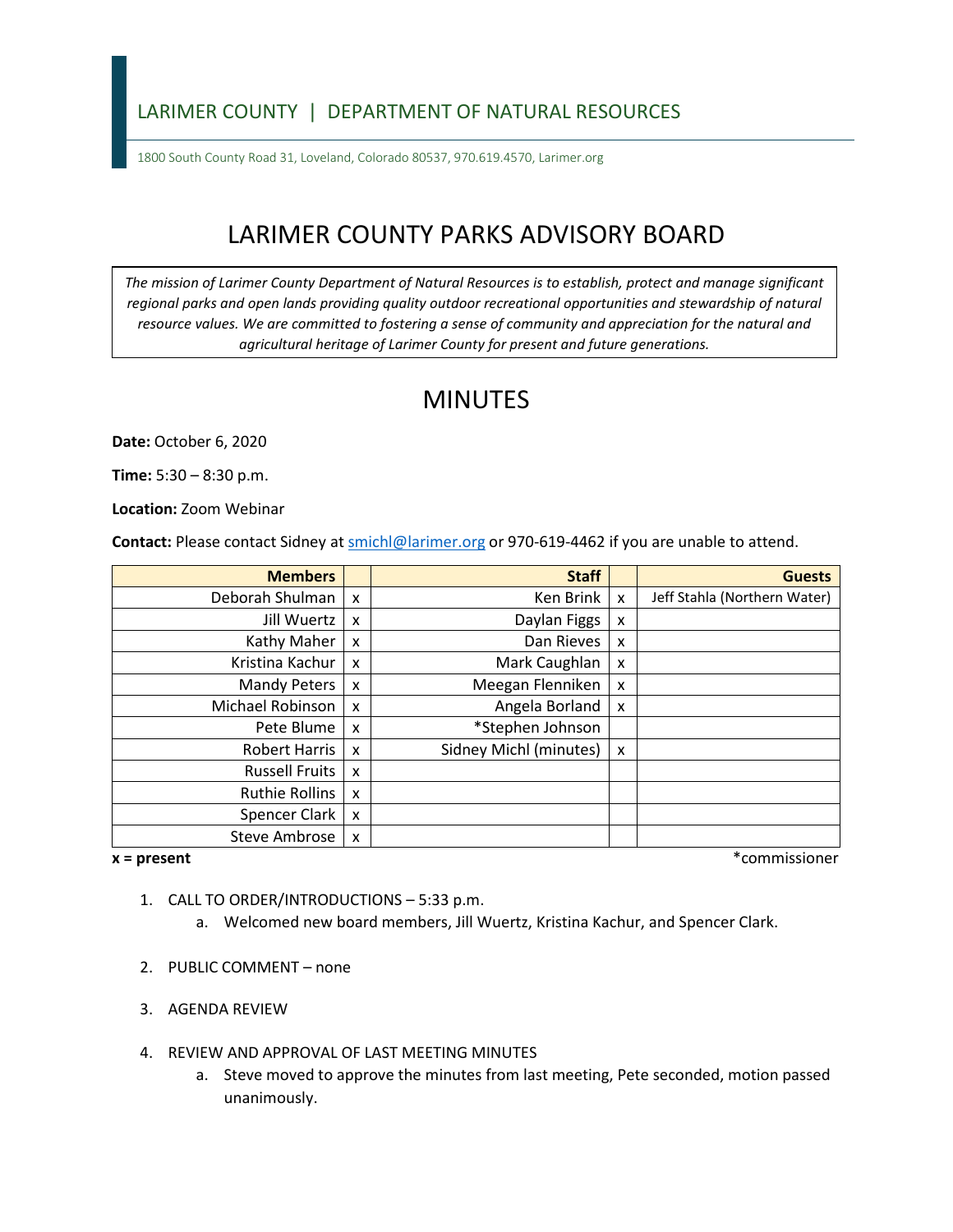#### 5. INFORMATION & ANNOUNCEMENTS

- a. Natural Resource events for this month: [larimer.org/naturalresources.](https://www.larimer.org/naturalresources)
- b. To sign up for Parks Advisory Board updates, go to [apps.larimer.org/subscriptions.cfm,](https://apps.larimer.org/subscriptions.cfm) enter your email, click "Subscribe," and check the "Parks Advisory Board" box.
- c. Daylan mentioned the BOCC's annual recognition of advisory board members will be held virtually this year and encouraged board members to complete the online survey.

#### 6. UPDATES & REPORTS

- a. Park District updates Dan/Mark
	- i. Dan gave a quick recap of summer visitation and impacts from COVID closures. Outdoor recreation saw a surge in demand. Campgrounds are still full and boating remains busy. Currently working on fall maintenance – closing campsites, shutting water off, scaling back boat ramp hours. Staff members continue to rise to the occasion in managing increased demands.
	- ii. Mark described high visitation impacts on resources, staff, and budget. The Visitor Services team has never experienced as many major incidents as this summer, created new blueprint for frontline response. Rented and installed 100 "no parking" signs for exterior roads around Horsetooth Reservoir to improve traffic flow. Also working on fall maintenance, more projects and construction to come in 2021. Horsetooth Reservoir continues to drop in elevation for outlet project, boating remains busy and ramps will stay open. Gave kudos to ANS inspectors for their hard work. Campgrounds have been full, expecting high visitation again next year.
	- iii. Ken complimented the expansive roles Mark and Dan play to serve the public.
	- iv. Deborah added parks and open space services have been indispensable during these times.
- b. Quarterly board report (April-June) Daylan
	- i. Daylan highlighted a few stories:
		- 1. Unprecedented visitation at reservoir parks and open spaces
		- 2. Land conservation in Laramie Foothills
		- 3. Glade Park reopening
	- ii. Kathy asked if another feral rye treatment at Devil's Backbone Open Space is planned for the spring. Meegan affirmed and explained treatment is required a total of 3 times (every 2 years) to exhaust the seedbank.
- c. Education and Volunteer update Meegan/Angela
	- i. Meegan introduced Angela Borland, DNR's Education and Volunteer Supervisor, and thanked the ranger staff for their support of the program.
	- ii. Angela gave an overview of the Education and Volunteer program and its goals to foster learning and outdoor recreation, promote stewardship, and engage local communities. In 2019, there were 20,405 volunteer hours compared to 8,903 volunteer hours Jan. to Aug. 2020. COVID-19 greatly reduced volunteer hours because most are in performed in groups. However, overall visitor contacts by education and volunteer staff increased from 2,987 to 5,030 visitors due to pivoting efforts to be at trailheads and campgrounds during busy periods

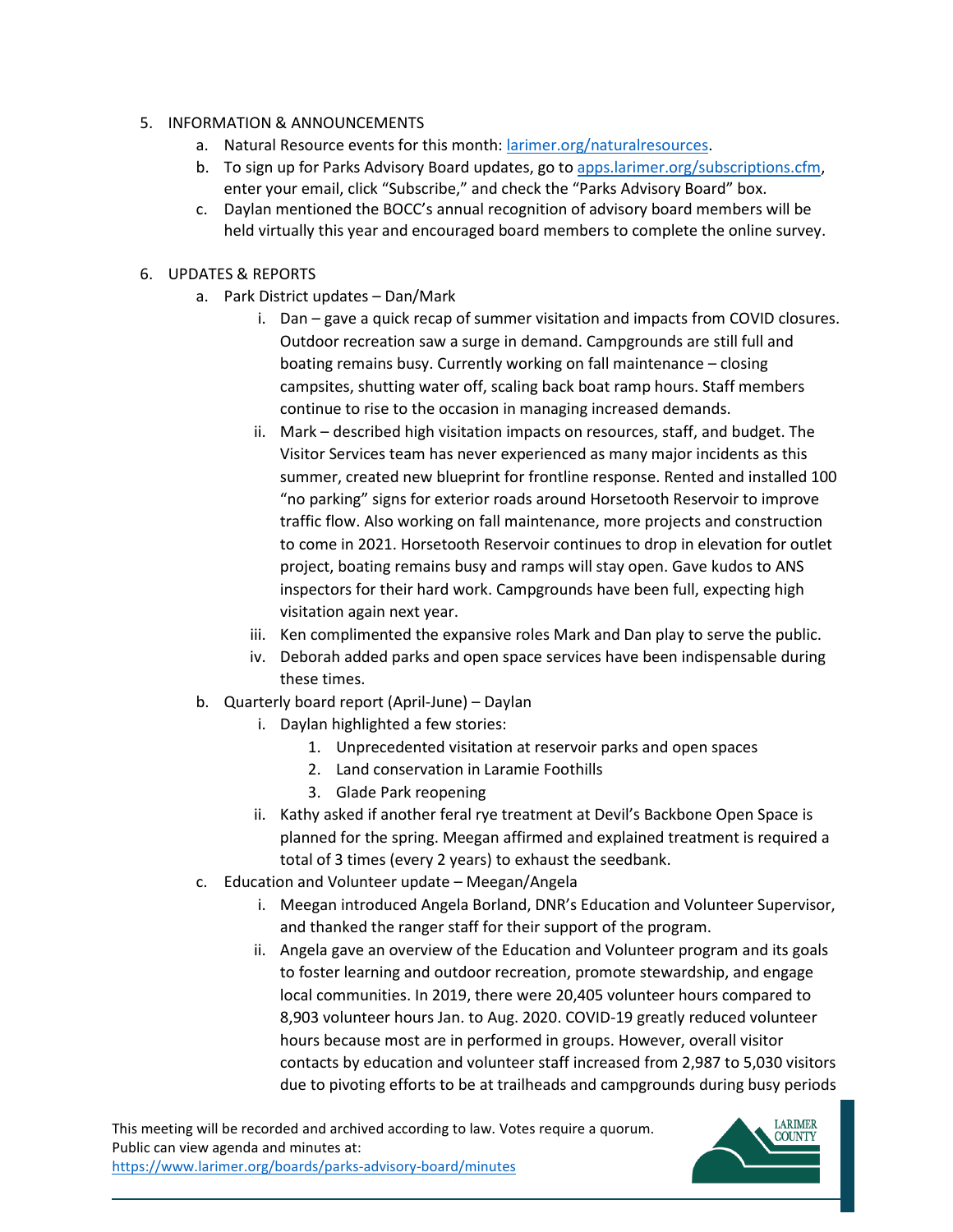to interact with visitors. This effort has been an intention shift to better connect with visitors during peak times to reinforce leave no trace or other salient messages.

- iii. COVID-19 adaptations:
	- 1. Trailhead tables at open spaces and roving programs at campgrounds provided in-person learning on stewardship and safety while still allowing social distancing.
	- 2. Education programs switched to online, creating virtual field trips for schools.
	- 3. Independent litter clean-up allowed volunteers to remain involved.
- d. NISP 1041 update Daylan/Ken
	- i. Northern Water proposed a recreation component to Glade Reservoir with Larimer County as the managing entity and the 1041 permit was approved by the BOCC. DNR plans to manage recreation amenities not unlike those at Carter Lake and Horsetooth Reservoir to address population growth needs mentioned in the Parks Master Plan. Timeline is TBD.
	- ii. Jeff added Northern purchased the KOA campground across from Ted's Place which has recently served as a shelter for Cameron Peak Fire evacuees.
	- iii. Deborah asked about legal challenges, Jeff explained the BOCC voted on Sept.  $2<sup>nd</sup>$  to approve the 1041 permit but the finalized resolution has not been presented yet. There are currently no challenges to the County aspect of the permit. Challenges to the state 401 water quality certification will be heard in November by the Colorado Water Quality Control Commission and a federal Record of Decision is anticipated by early 2021.
	- iv. Deborah asked about additional campgrounds. Jeff affirmed Northern owns the property where recreation amenities are planned, including additional campgrounds. Ken added much of the details are yet to be worked out but utilities are already onsite and plans are in the works.
	- v. Deborah asked about a wakeless zone, Ken affirmed plans for the west side of the reservoir to be non-motorized. A public process will occur closer to construction.

#### 7. DISCUSSION ITEMS

- 8. ACTION ITEMS
- 9. US BUREAU OF RECLAMATION UPDATE Jeff Stahla
	- a. Jeff explained dry conditions allowed for natural use to lower water levels at Horsetooth Reservoir and an intentional release was not needed. In November, a dive team will work to rehabilitate the dam outlet. There are concerns that Poudre River water quality will be affected by ash from the Cameron Peak Fire and this project will prevent unintended consequences during high spring run-off. Water will be pushed back to

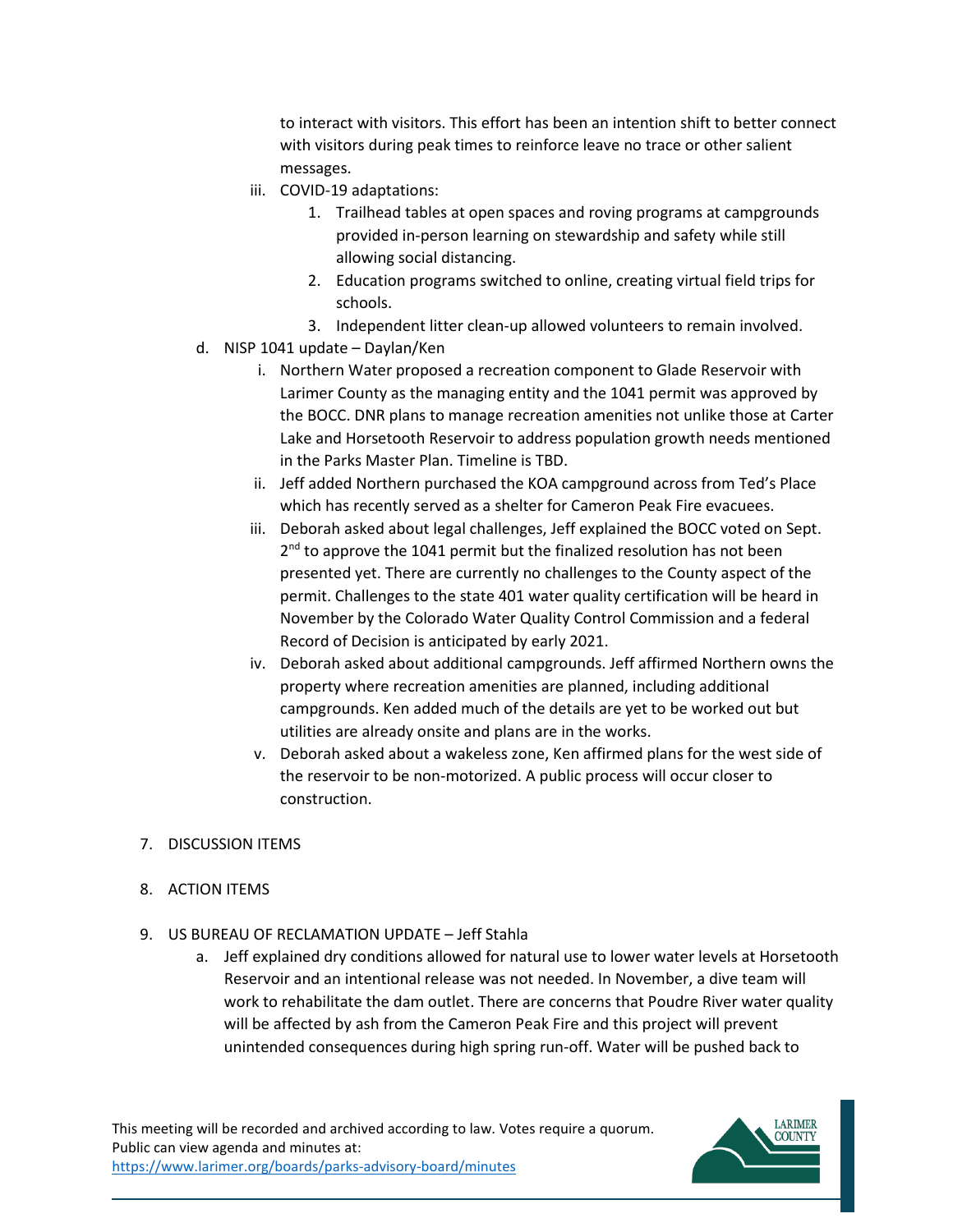Horsetooth Reservoir once rehabilitation is complete in mid-late November. The Cottonwood Siphon Rehabilitation Project will also be completed this fall.

- b. Deborah mentioned Lake Granby appears low and asked how drought conditions might affect Horsetooth and Carter. Jeff said Granby is on par with seasonal averages and Northern anticipates there will be enough water from snowpack to push water into Horsetooth this spring. If the drought cycle continues, water managers will modify future allocations.
- c. Mark thanked Jeff and the team at Northern Water for consolidating construction projects and reducing multiple low water years.
- d. Russell asked if the Cottonwood Siphon project affected camping at Flatiron, Dan said heavy communication on our reservation site about the construction prevented complaints. Kathy added there were no impacts on residents.

### 10. BOARD MEMBER REPORTS

- 11. DIRECTOR'S REPORT: Daylan Figgs
	- a. Expect visitation rates to remain high next year. The department continues to work on capital projects to upgrade and add new facilities.
		- i. Horsetooth Reservoir:
			- 1. Replacing power pedestals and water lines at Inlet Bay beginning in November. The new water line will include a hook-up for a flush toilet and sewer lift station for the Marina.
			- 2. ANS shelters for inspectors will be constructed this fall.
			- 3. 5 new cabins will begin construction in March. Existing 7 cabins will go out for bid this month.
			- 4. 60 vehicle/boat trailer parking expansion at the north end of Horsetooth and a new turn lane northbound on CR23 will be constructed in the spring. Jill asked how the number of vehicle vs. boat spaces are determined, Mark said they are coordinating with the engineer and the number will be based off the Parks Master Plan and uptick of stand up paddle board use.
		- ii. Carter Lake:
			- 1. ANS shelters for inspectors will also be constructed this fall.
			- 2. Sky View Campground is in the final approval stage and will be constructed in line with the GOCO grant cycle.
			- 3. Road resurfacing at Flatiron Reservoir will occur at the end of October/beginning of November.
	- b. Daylan added we are beginning to negotiate a new 25-year agreement with the Bureau of Reclamation and a draft will be brought to PAB to review. Ken added Reclamation would like DNR to manage debris removal and noxious weed management. The MOU is a renewal and content should not change significantly.
	- c. The Horsetooth Mountain Open Space Master Plan will reopen around the first of the year, timeline is TBD.

This meeting will be recorded and archived according to law. Votes require a quorum. Public can view agenda and minutes at: <https://www.larimer.org/boards/parks-advisory-board/minutes>